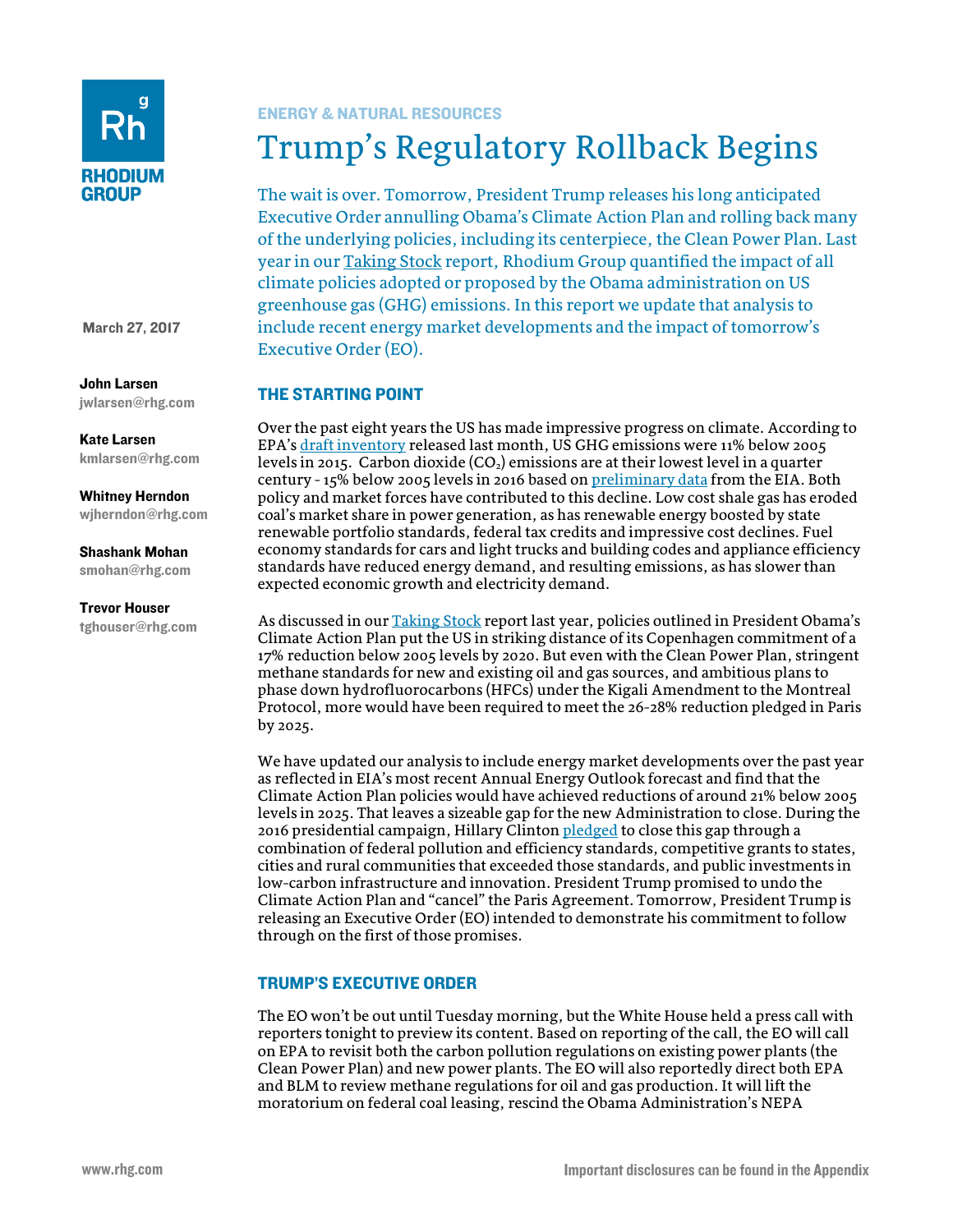guidance for how agencies should factor climate change into environmental reviews, and will revisit how the Social Cost of Carbon is calculated.

It's important to note, the EO itself won't directly impact US emissions. Rather, it will direct federal agencies to take regulatory action, action that may be subject to court challenge. It's also not yet clear whether "revisiting" or "reviewing" Obama-era climate policies like the Clean Power Plan will result in complete elimination. What is the potential impact on emissions if the EO directives are successfully implemented and the targeted Obama administration policies are fully eliminated?

As this EO has been weeks in the making, we've had time to model a range of possible scenarios. We model energy-related CO2 emissions in RHG-NEMS, a version of the EIA's National Energy Modeling System maintained by RHG. We employ complementary models to assess the impact of policies targeting other GHG emissions like methane regulations on oil and gas production. We have included here the policy scenario that matches what's reported to be in the EO. We will update our analysis tomorrow if anything changes.

Figure 1 compares US GHG emissions under a fully-implemented Trump EO to those anticipated under Obama's Climate Action Plan. Despite the rollbacks called for in the EO, we expect relatively little impact on emissions over the next couple years, given the lag in policy implementation (or policy removal). But by 2019, a gap begins to open up. Whereas emissions would have continued to decline under the Climate Action Plan, under Trump's EO GHG emissions stabilize at around 14% below 2005 levels – a little shy of the Copenhagen Accord commitment. That level holds through 2030, however, leaving the US pretty far from the 26-28% Paris commitment in 2025 and nowhere close to what is considered necessary to meet global climate goals in 2030.



Figure 1: US GHG emissions under Trump's Executive Order and Obama's Climate Action Plan

Of course the Trump administration could go much further toward dismantling Obama era climate progress than was explicitly referenced in the EO. There are a number of actions, either through executive action or with the help of Republicans in Congress that a Trump administration could take, which we have not reflected in our analysis. This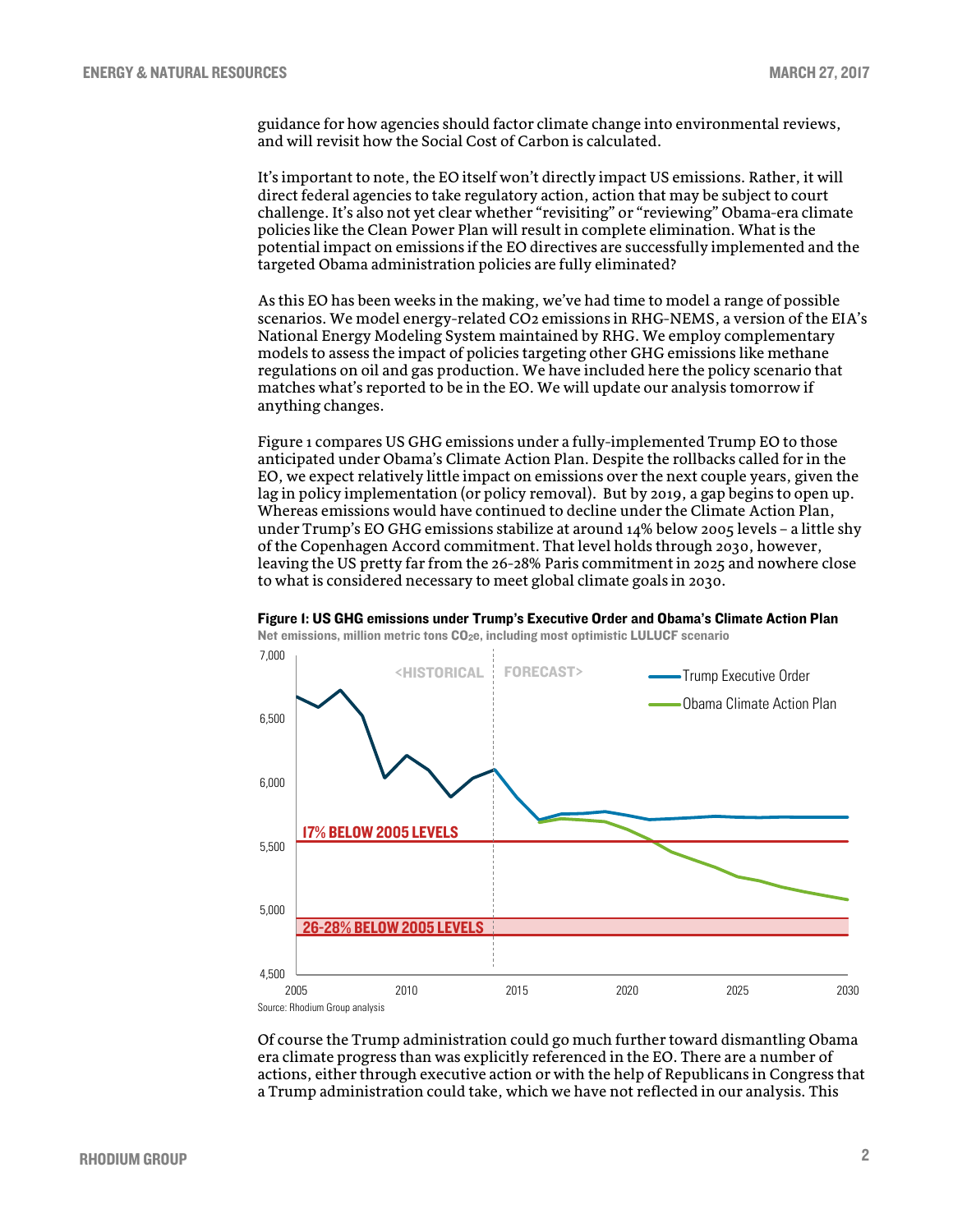includes: failure to phase down hydrofluorocarbons (HFCs) under the new Kigali amendment to the Montreal Protocol; watering down the Phase II heavy-duty vehicle standards adopted last year; lowering CAFE standards after 2021 as the auto industry has called for, failure to develop new building codes and appliance standards; failure to enforce the Renewable Fuels Standard (RFS); changes to the volatile organic compound (VOC) rule for oil and gas production; and standards that control methane from new and existing landfills. Trump could also open up vast amounts of new federal land to fossil fuel production. He could also push Congress to prematurely end the Production Tax Credit (PTC) for wind and Investment Tax Credit (ITC) for solar, though there appears to be relatively little Congressional appetite to do so.

#### IT COULD BE WORSE (OR SLIGHTLY BETTER)

Predicting the future is hard, of course, and a lot could change over the next few years. Future policy actions of the Trump administration, both domestic and international, are particularly hard to predict and have the potential to significantly impact emissions. As we've cautioned before, starting a trade war with China or bombing Iran will likely reduce emissions. If he somehow succeeds in pushing US economic growth to  $5$  or  $6\%$ , emissions will increase.

In our estimates above, we held macroeconomic and energy price assumptions constant and aligned with EIA'[s 2017](https://www.eia.gov/outlooks/aeo/) Annual Energy Outlook forecast to isolate the impact of policy changes embedded in the EO. However, changes in the cost and availability of natural gas and renewable energy can have a big impact on emissions. If the US natural gas resource base is larger and cheaper than currently believed, prices will be lower than currently projected, leading to displacement of more coal in the power sector and increased gas consumption in end-use sectors. The converse, where the gas resource base is smaller and more expensive, would enable coal plants to be more competitive and reduce gas consumption in buildings and industry.

To capture a range of energy price futures, we explored a number of renewable and natural gas market scenarios. This includes an expansion of the US natural gas resource base large enough to keep prices at current levels through 2025, as well as a reduction in the gas resource base that pushes up prices to roughly double current levels by 2025. We also explored the emissions impact of [National Renewable Energy Lab's](http://www.nrel.gov/analysis/data_tech_baseline.html) (NREL) most optimistic renewable energy costs projections, in which wind and solar cost 23% and 60% less, respectively, in 2025 than in EIA's 2017 Annual Energy Outlook. This energy price uncertainty is captured in Figure 2 below.

Another wild card is whether American forests are able to maintain their historically high rate of carbon sequestration. In 2014, over 11% of total US GHG emissions were offset as forests and other lands absorbed carbon from the atmosphere. Recent studies suggest that as a result of changing land-use patterns and the effects of climate change itself, over the long-term US forests may absorb carbon at a slower rate. There is significant uncertainty, however, about when such slowing will occur. In its 2016 Biennial Report, the Obama administration addressed this issue by projecting a range of land use, land use change and forestry (LULUCF) emissions and removals out to 2030.

In the estimates discussed above, we assume the most optimistic end of that range, in which forest area and carbon sequestration continue to grow out to 2025. To capture the full range of LULUCF uncertainty we also consider the more pessimistic scenario, in which forest area and forest carbon begin to decline after 2020. When energy price and LULUCF uncertainty is added to our EO policy projection the full uncertainty band is 406 MMt CO<sub>2</sub>e in 2025, growing to 546 MMt CO<sub>2</sub>e by 2030 (Figure 2).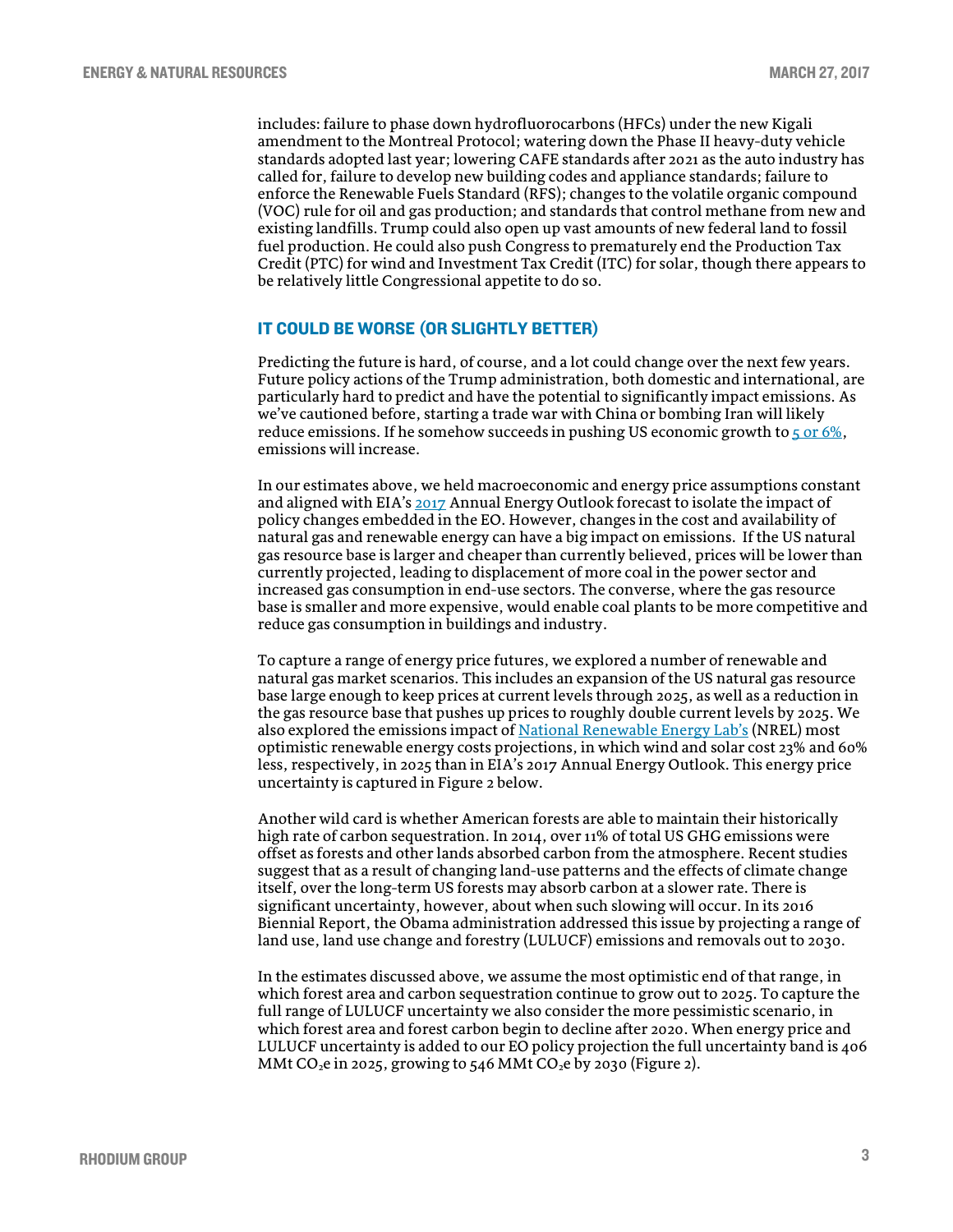



Assuming the most optimistic LULUCF and policy assumptions hold, cheaper natural gas and renewables could bring total emissions down enough to come very close to meeting America's Copenhagen target in 2020. But the US would still be short of its Paris target in 2025 with emissions only 16% below 2005 levels. And in 2030, emissions would only be 17% below 2005 levels. If forest and land use trends move in the opposite direction, with less than optimal sequestration, it would more than offset the benefit of cheaper gas and renewables. If all factors go in the wrong direction, emissions could end up only 10% below 2005 levels in 2025 and 9% by 2030.

## THE NEW FACE OF CLIMATE LEADERSHIP

This new Trumpian emissions future is not yet baked in. Many elements in Trump's EO will likely be challenged in the courts once translated into specific regulatory actions. But it will largely fall to states, cities and corporates to be the driving force of US climate action. Well-designed and well-coordinated action in states and cities could play a meaningful role in offsetting some federal policy-enabled emissions growth, particularly in the transportation and buildings sectors. Corporate renewable energy procurement can help continue to reduce power-sector emissions. Increased philanthropic, corporate and mission-driven investment in innovation, carbon removal and agricultural emission reductions also hold promise. It likely won't be enough to substitute for federal leadership, but it can help limit the damage. On this front, Trump's EO may prove to be a call to action.

#### DISCLOSURE APPENDIX

Rhodium Group LLC is not an investment advisor. Any information contained herein not intended to be relied on as investment advice and this information is not purported to be tailored advice to the individual needs, objectives or financial situation of a recipient of this information. This report is intended for informational purposes only and does not constitute a